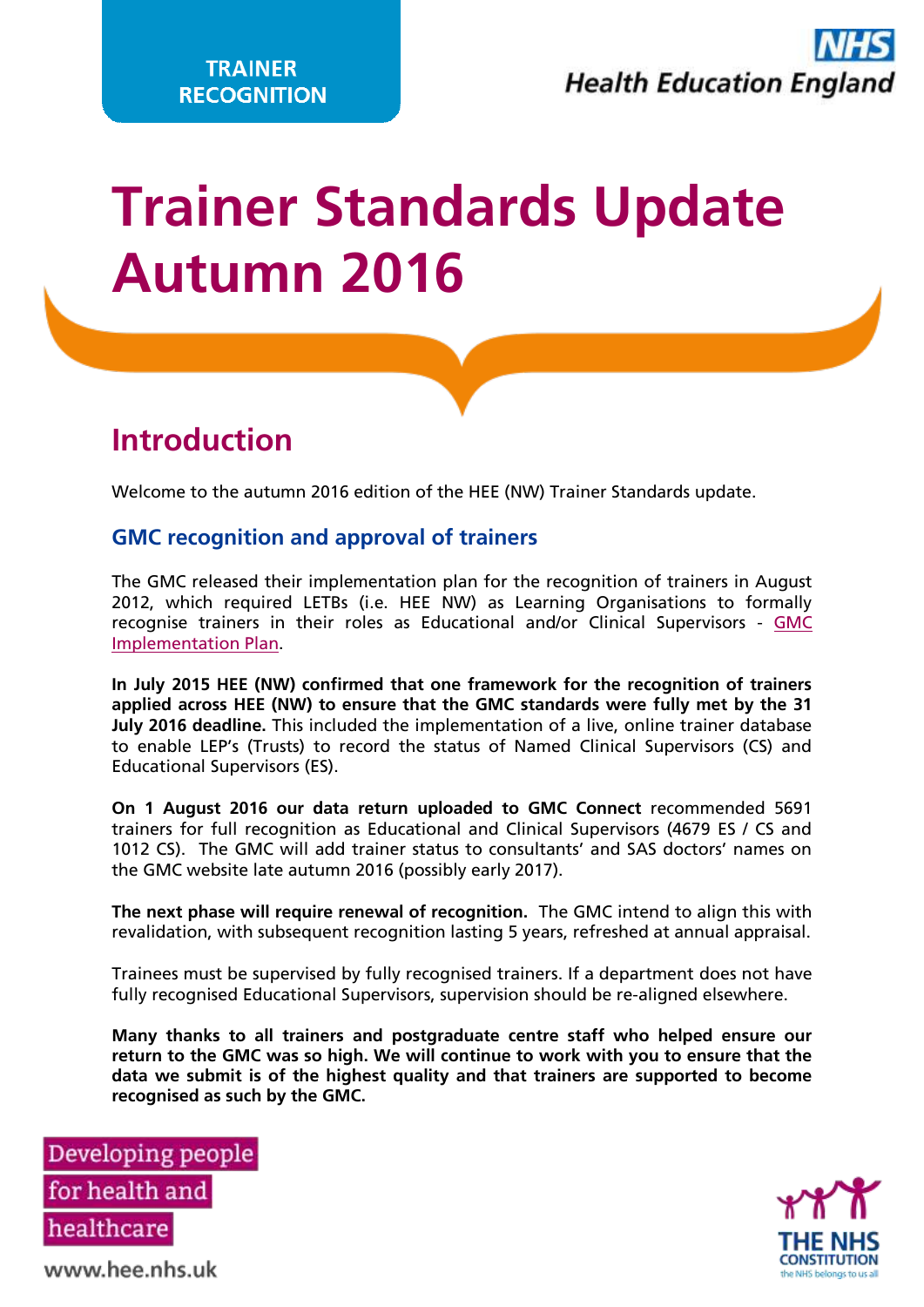# **HEE (NW) Requirements**

### **Meeting GMC standards for ongoing Trainer recognition – HEE (NW) requirements**

To be fully recognised as a Clinical or Educational Supervisor, trainers are required to document evidence from the domains, as indicated below, to demonstrate their engagement in educational activity:

| <b>Clinical</b><br><b>Supervisor</b><br><b>Requirement</b> | <b>Domain</b>                                                     | <b>Educational</b><br><b>Supervisor</b><br><b>Requirement</b> |
|------------------------------------------------------------|-------------------------------------------------------------------|---------------------------------------------------------------|
| ✓                                                          | Ensuring safe and effective patient care<br>1.                    |                                                               |
| $\checkmark$                                               | Establishing and maintaining an environment for<br>2.<br>Learning |                                                               |
| ✓                                                          | <b>Teaching and Facilitating Learning</b><br>3.                   |                                                               |
| ✓                                                          | <b>Enhancing Learning through Assessment</b><br>4.                | ✓                                                             |
|                                                            | Supporting and monitoring educational progress<br>5.              |                                                               |
|                                                            | Guiding personal and professional development<br>6.               |                                                               |
| ✓                                                          | Continuing professional development as an educator<br>7.          |                                                               |

### **Gaining and retaining recognition**

HEE (NW) now requires all Consultants who supervise trainees to be recognised at least as Clinical Supervisors. This includes those working with trainees on call, at nights and weekends, in operating theatres or in outpatients etc. The following is a reminder of HEE (NW) requirements to be fully recognised as a Clinical or Educational Supervisor:

#### **To become recognised after 1st August 2016, i.e. anyone not on the HEE (NW) trainer database** *and* **new Consultants / Trainers** will need to:

- Attend a taught course that is DME approved and externally accredited e.g. by Academy of Medical Educators, Royal College or HEI to prepare them for the supervisor role.
- Present evidence that this maps against the 5 / 7 domains, by providing a minimum of 1 piece of evidence from each of domains 1 – 4 for CS and 1 – 6 for ES. See section 'externally accredited courses'.

**Alternatively,** trainers may be able to submit 1 piece of evidence from each of domains 1 – 4 and 7 for CS and 1 – 7 for ES, acquired gradually from a variety of sources.

#### *Provisional recognition ceased to exist as of the 1st August 2016. Any supervisors that were not fully recognised by 31st July 2016 will need to train as new supervisors.*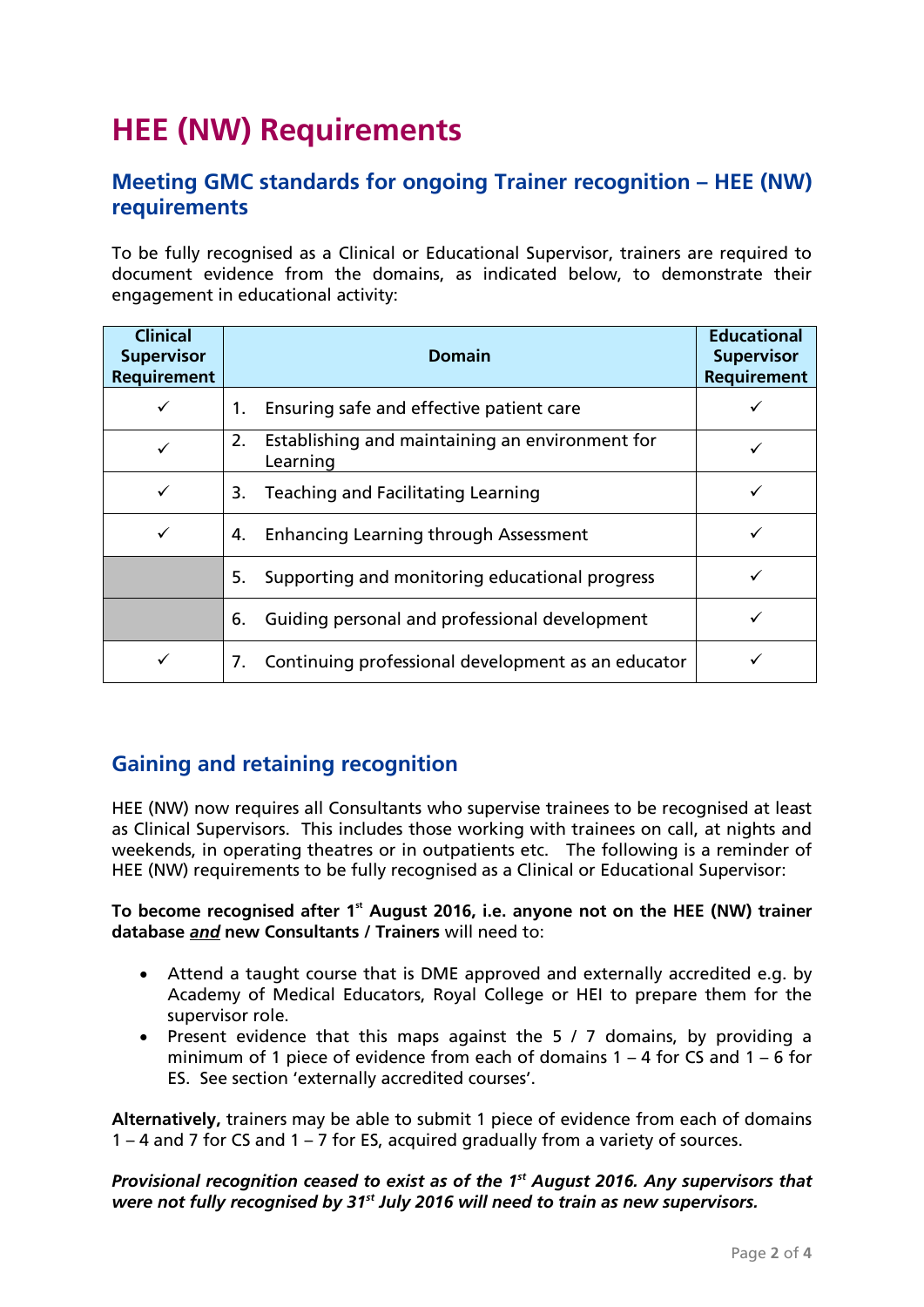(Extenuating circumstances i.e. maternity leave, sick leave, etc. should be discussed with the DME and HEE (NW) via the Associate Dean).

**To retain recognition** trainers are required to undergo annual appraisal which includes evidence of educational CPD. This would be demonstrated by one piece of evidence covering domain 7 (CPD) per annum (see below – CPD for Educators 2016) with 3 separate types of evidence in any 5 year period. **Over the 5 year recognition period**  trainers must submit 1 piece of evidence from each of domains 1 – 4 for CS and 1 – 6 for ES. This may be achieved from attendance at a taught refresher course, or acquired piecemeal from a variety of sources. (A significant piece of CPD may also provide evidence against other domains, in addition to domain 7).

A framework providing examples of evidence for educators and appraisers **[can be](https://www.nwpgmd.nhs.uk/resources/evidence-framework-educators-and-appraisers)  [accessed here.](https://www.nwpgmd.nhs.uk/resources/evidence-framework-educators-and-appraisers)** 

### **SAS Doctors as named Clinical and Educational Supervisors**

**[Please click here](https://www.nwpgmd.nhs.uk/resources/sas-doctors-named-clinical-and-educational-supervisors)** to access the HEE (NW) policy on the recognition of SAS Doctors as Clinical and Educational Supervisors. This is in accordance with the GMC Standards for the Recognition of Trainers (paras 60 and 61).

### **Trainer Database**

### **Database of Trainers**

HEE (NW) has developed a Trainer Database which is in use in all Trusts across the LETB. The database is managed primarily by Medical Education Managers in Trusts and contains information required by the GMC on named Clinical and Educational Supervisors. We use this information to report to the GMC on trainer standards, as well as for the GMC trainer survey first sent in 2016.



**Please continue to add new trainers to the database. When adding new trainers please also send full details (including details of which trainees they supervise) to [nwd.educatordevelopment@nw.hee.nhs.uk.](mailto:nwd.educatordevelopment@nw.hee.nhs.uk)**

Information on named supervisors is also checked at each Trust monitoring visit as part of our quality management processes.

If you would like any more information about the trainer database, please contact us at [nwd.educatordevelopment@nw.hee.nhs.uk.](mailto:nwd.educatordevelopment@nw.hee.nhs.uk)